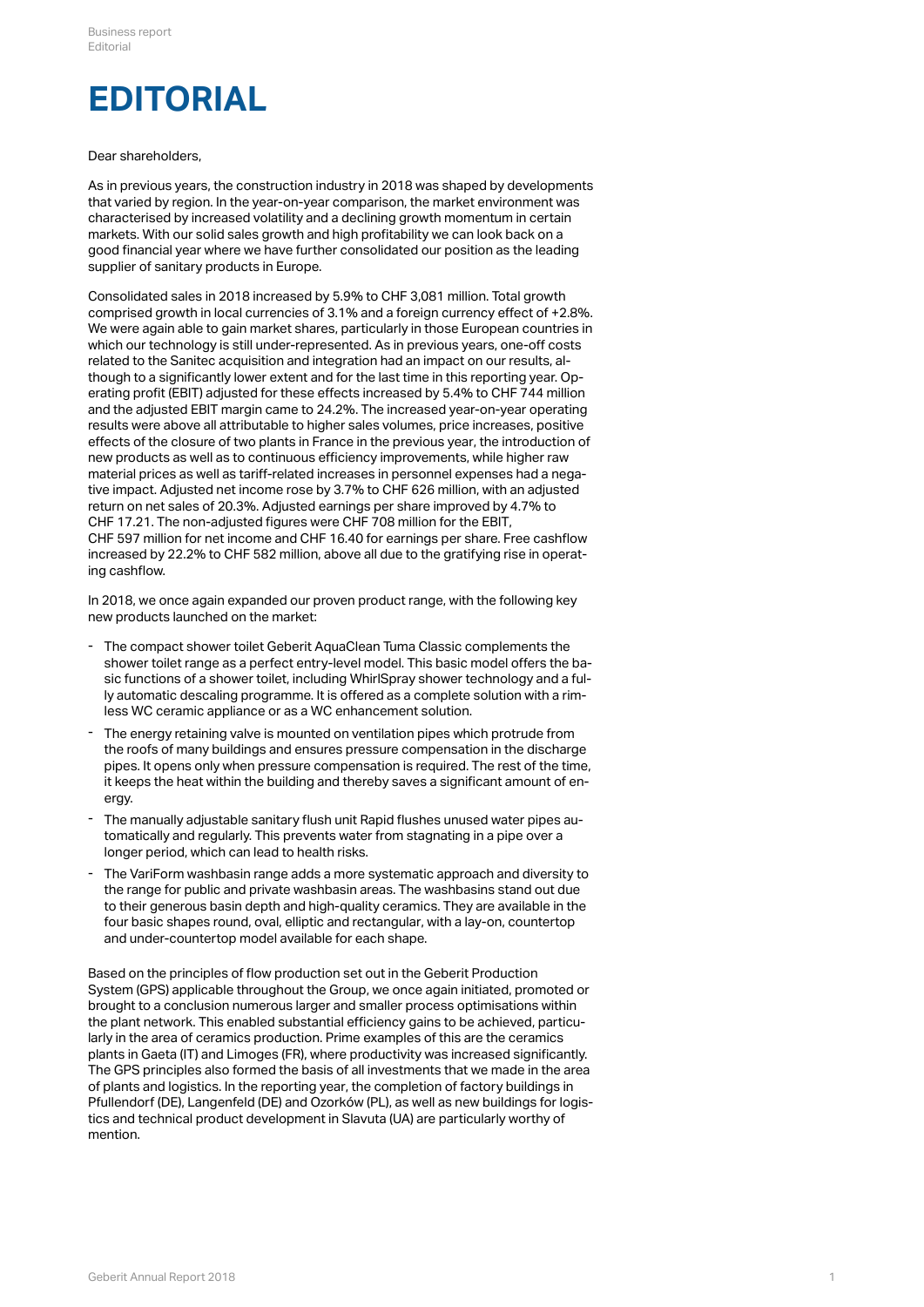The environmental impact in relation to currency-adjusted sales (eco-efficiency) decreased by 7.3%. As regards the long-term target, which is based on an average annual decrease of 5% per year, we therefore remain on course. Since the start of the integration of the ceramics business in 2015, we have also succeeded in improving eco-efficiency and CO $_2$  emissions by a total of more than 20% each.

We further promoted the topic of digitalisation in various areas in 2018. Personnel and skills within the Digital team were significantly expanded at Group level, with the aim of developing and launching digital tools more quickly and efficiently. We launched and further developed various digital tools designed to respond to the needs of end users as effectively as possible. An "inspiration app" for end users is in use in Switzerland and France. A 3D planning tool was also developed, providing a creative platform for end users to design their future bathroom. A new CRM system piloted in the United Kingdom allows us to tailor our offer to the digital requirements of potential end users who are interested in sanitary products. Our online catalogue for craftsmen was set up on a new high-performance platform. Information relating to products and spare parts will now be available from a single source and can be displayed on various devices. This will also enable easy navigation by craftsmen on mobile devices at the building site. Furthermore, Geberit has been providing users of the interdisciplinary planning method BIM (Building Information Modelling) with product data and calculation modules for a number of years now. With this in mind, we have established and further expanded a specialised in-house team of BIM experts. BIM facilitates an efficient exchange of information between architects, sanitary engineers and building owners and aims to optimise the entire planning and building process. We have further advanced the integration and standardisation of the IT systems and processes at the former Sanitec plants. As planned, a corresponding project was prepared in the reporting year and implemented successfully on 1 January 2019 at the Scandinavian production sites in Ekenäs (FI), Bromölla and Mörrum (both SE).

We take our social responsibilities seriously, including the undertaking of social projects involving our own apprentices since 2008. The projects exhibit a strong relationship to the topic of water and to our core competencies. In 2018, the apprentices travelled to Morocco, where they renovated sanitary facilities in desolate conditions at several schools. We also continued our partnership with the Swiss development organisation Helvetas with a series of initiatives. Firstly, sanitary expertise adapted to the local conditions was passed on in a knowledge transfer project that took two Geberit employees to Mozambique and another two to Nepal in autumn 2018. Secondly, the "Change of Perspective" project was also implemented again, as two Swiss plumbers travelled to Nepal in November 2018, working there for a week with two Nepalese colleagues. Our activities in the area of social responsibility are rounded off by a multitude of other initiatives and fundraising campaigns at a local level.

In 2018, the Geberit share price fell by 10.9% to CHF 382.30. In the same period, the Swiss Market Index (SMI) posted losses of 10.2%. As in the past, we wish to let the shareholders benefit from the good development of the business and will maintain the attractive distribution policy of previous years. Therefore, we will propose to the General Meeting a dividend of CHF 10.80, which is 3.8% higher than in the previous year. The payout ratio of 62.7% of adjusted net income is in the upper range of the 50% to 70% corridor defined by the Board of Directors. The share buyback programme, launched on 6 June 2017, was also continued. By 31 December 2018, around 651,000 shares, or 1.8% of the share capital currently entered in the Commercial Register, had been acquired at a sum of CHF 276 million as planned. 97.3% of the free cashflow was therefore distributed to our shareholders during the reporting year as part of the dividend payment and the share buyback programme.

An important step in the new brand strategy will be implemented in 2019: in key markets such as Germany, Switzerland and Austria, we will only offer ceramic products and bathroom series under the Geberit brand in future, while established brands such as Keramag will be discontinued. A number of other markets or brands respectively, will implement these changes in 2020. During the reporting year, this streamlining of the brand portfolio was prepared in detail. After all, this is a step that affects almost all areas of the company – including production, logistics, product data, marketing, and the sales organisations. Our customers – particularly wholesalers and numerous showroom operators – were also informed of these measures in advance.

We owe the good results in the reporting year to the great commitment, high degree of motivation and expertise of our employees. We wish to express our thanks and appreciation for their exemplary performance. Our customers in the commercial and